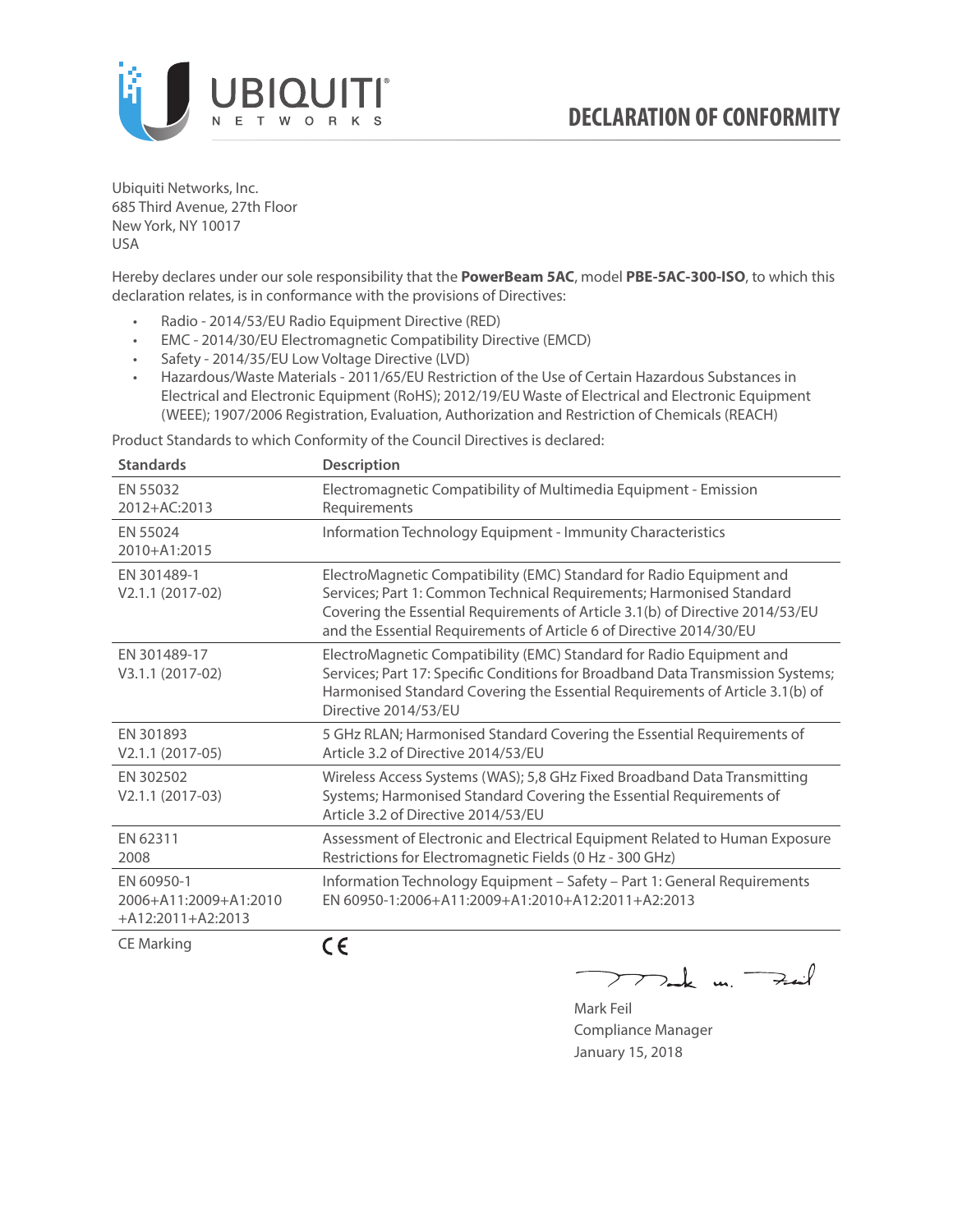

## **български** [Bulgarian]

С настоящото UBIQUITI NETWORKS декларира, че този тип радиосъоръжение PBE-5AC-300-ISO е в съответствие с Директива 2014/53/ЕС.

## **Hrvatski** [Croatian]

UBIQUITI NETWORKS ovime izjavljuje da je radijska oprema tipa PBE-5AC-300-ISO u skladu s Direktivom 2014/53/EU.

# **Čeština** [Czech]

Tímto UBIQUITI NETWORKS prohlašuje, že typ rádiového zařízení PBE-5AC-300-ISO je v souladu se směrnicí 2014/53/EU.

## **Dansk** [Danish]

Hermed erklærer UBIQUITI NETWORKS, at radioudstyrstypen PBE-5AC-300-ISO er i overensstemmelse med direktiv 2014/53/EU.

## **Nederlands** [Dutch]

Hierbij verklaar ik, UBIQUITI NETWORKS, dat het type radioapparatuur PBE-5AC-300-ISO conform is met Richtlijn 2014/53/EU.

# **English**

Hereby, UBIQUITI NETWORKS declares that the radio equipment type PBE-5AC-300-ISO is in compliance with Directive 2014/53/EU.

## **Eesti keel** [Estonian]

Käesolevaga deklareerib UBIQUITI NETWORKS, et käesolev raadioseadme tüüp PBE-5AC-300-ISO vastab direktiivi 2014/53/EL nõuetele.

## **Suomi** [Finnish]

UBIQUITI NETWORKS vakuuttaa, että radiolaitetyyppi PBE-5AC-300-ISO on direktiivin 2014/53/EU mukainen.

## **Français** [French]

Le soussigné, UBIQUITI NETWORKS, déclare que l'équipement radioélectrique du type PBE-5AC-300-ISO est conforme à la directive 2014/53/UE.

## **Deutsch** [German]

Hiermit erklärt UBIQUITI NETWORKS, dass der Funkanlagentyp PBE-5AC-300-ISO der Richtlinie 2014/53/EU entspricht.

## **Ελληνικά** [Greek]

Με την παρούσα ο/η UBIQUITI NETWORKS, δηλώνει ότι ο ραδιοεξοπλισμός PBE-5AC-300-ISO πληροί την οδηγία 2014/53/ΕΕ.

## **Magyar** [Hungarian]

UBIQUITI NETWORKS igazolja, hogy a PBE-5AC-300-ISO típusú rádióberendezés megfelel a 2014/53/EU irányelvnek.

## **Íslenska** [Icelandic]

Hér með lýsir UBIQUITI NETWORKS yfir því að PBE-5AC-300-ISO er í samræmi við tilskipun 2014/53/ESB.